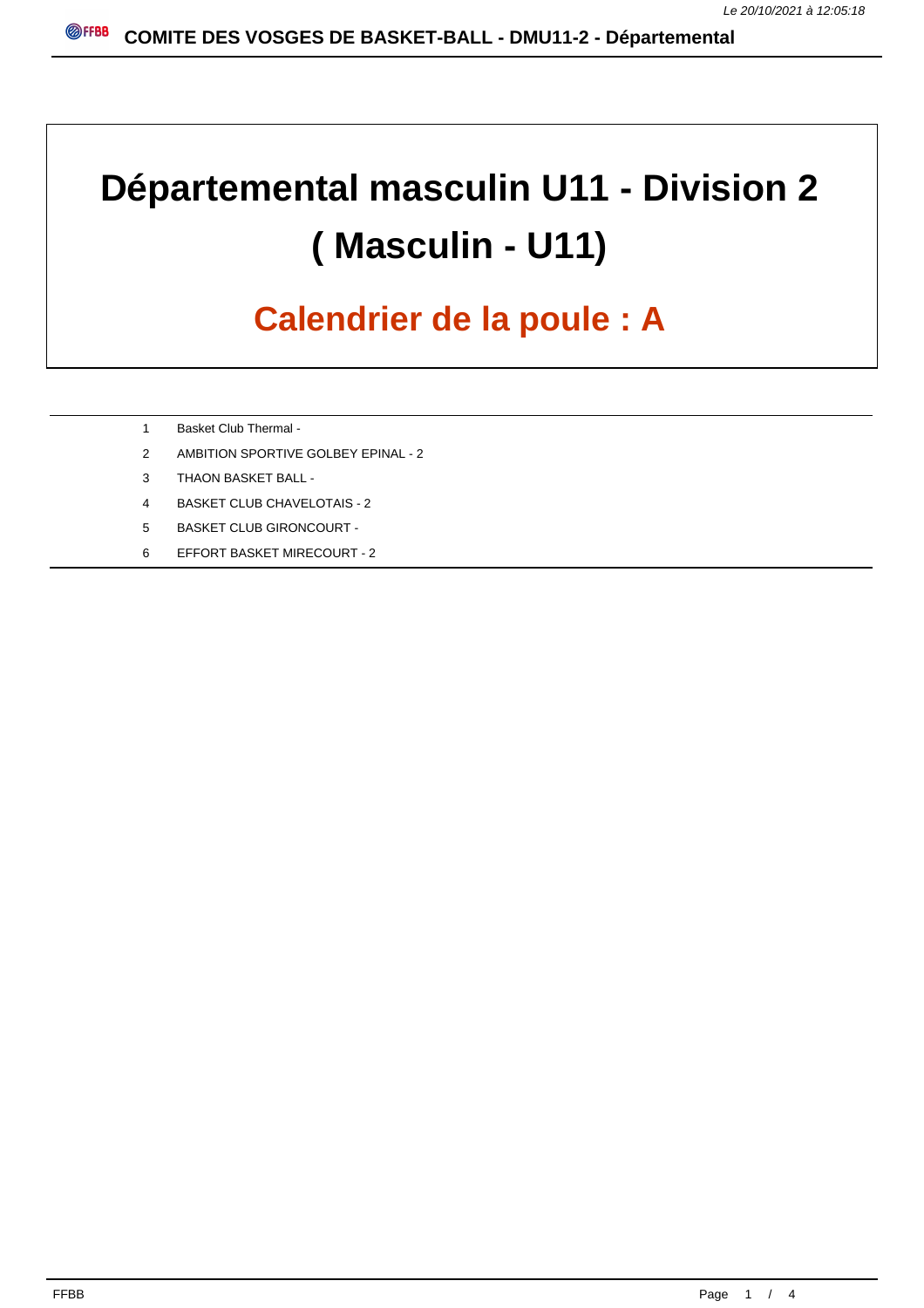### **@FFBB** COMITE DES VOSGES DE BASKET-BALL - DMU11-2 - Départemental

| Poule: A     |  |                   |                          |    |                                            |                                            |  |  |
|--------------|--|-------------------|--------------------------|----|--------------------------------------------|--------------------------------------------|--|--|
| $13/11/21$ 0 |  | $\cdots$          | $\cdots$                 |    | <b>Basket Club Thermal -</b>               | <b>AMBITION SPORTIVE GOLBEY EPINAL - 2</b> |  |  |
| $13/11/21$ 0 |  | $\cdots$          | $\sim$                   |    | 2 BASKET CLUB GIRONCOURT -                 | <b>THAON BASKET BALL -</b>                 |  |  |
| $13/11/21$ 0 |  |                   | $\cdots$ $\cdots$        | 3  | <b>BASKET CLUB CHAVELOTAIS - 2</b>         | <b>EFFORT BASKET MIRECOURT - 2</b>         |  |  |
| $20/11/21$ 0 |  | $\cdots$          | $\cdots$                 |    | <b>BASKET CLUB CHAVELOTAIS - 2</b>         | <b>BASKET CLUB GIRONCOURT -</b>            |  |  |
| $20/11/21$ 0 |  | $\cdots$ $\cdots$ |                          | 8  | <b>THAON BASKET BALL -</b>                 | <b>AMBITION SPORTIVE GOLBEY EPINAL - 2</b> |  |  |
| $20/11/21$ 0 |  | $\cdots$ $\cdots$ |                          |    | 9 EFFORT BASKET MIRECOURT - 2              | <b>Basket Club Thermal -</b>               |  |  |
| $27/11/21$ 0 |  | $\cdots$          | $\cdots$                 |    | 13 BASKET CLUB GIRONCOURT -                | <b>EFFORT BASKET MIRECOURT - 2</b>         |  |  |
| $27/11/21$ 0 |  |                   | $\cdots$ $\cdots$        |    | 14 Basket Club Thermal -                   | <b>THAON BASKET BALL -</b>                 |  |  |
| 27/11/21 0   |  | $\cdots$ $\cdots$ |                          |    | 15 BASKET CLUB CHAVELOTAIS - 2             | <b>AMBITION SPORTIVE GOLBEY EPINAL - 2</b> |  |  |
| $04/12/21$ 0 |  | $\cdots$          | $\overline{\phantom{a}}$ | 19 | <b>AMBITION SPORTIVE GOLBEY EPINAL - 2</b> | <b>EFFORT BASKET MIRECOURT - 2</b>         |  |  |
| $04/12/21$ 0 |  | $\cdots$ $\cdots$ |                          |    | 20 THAON BASKET BALL -                     | <b>BASKET CLUB CHAVELOTAIS - 2</b>         |  |  |
| $04/12/21$ 0 |  |                   | $\cdots$ $\cdots$        |    | 21 BASKET CLUB GIRONCOURT -                | <b>Basket Club Thermal -</b>               |  |  |
| $11/12/21$ 0 |  | $\cdots$          | $\cdots$                 | 25 | <b>AMBITION SPORTIVE GOLBEY EPINAL - 2</b> | <b>BASKET CLUB GIRONCOURT -</b>            |  |  |
| $11/12/21$ 0 |  |                   | $\cdots$ $\cdots$        |    | 26 Basket Club Thermal -                   | <b>BASKET CLUB CHAVELOTAIS - 2</b>         |  |  |
| $11/12/21$ 0 |  |                   | $\cdots$ $\cdots$        |    | 27 EFFORT BASKET MIRECOURT - 2             | <b>THAON BASKET BALL -</b>                 |  |  |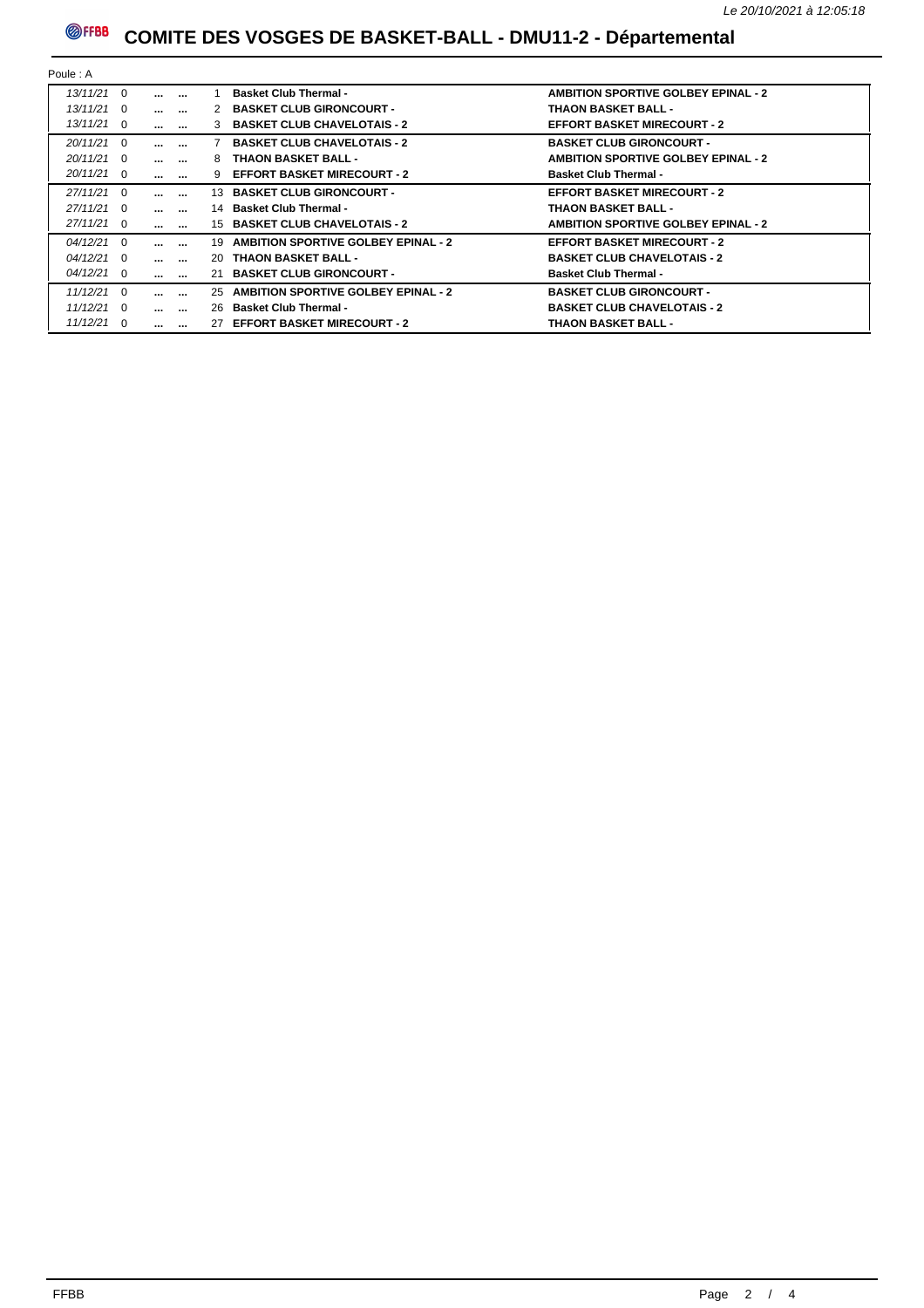## **Départemental masculin U11 - Division 2 ( Masculin - U11)**

### **Calendrier de la poule : B**

- 1 TETRAS BASKET VOSGES -
- 2 ENTENTE SAINT AME LA BRESSE -
- 3 AS DES MYRTILLES DE CORCIEUX -
- 4 BASKET CLUB CHAVELOTAIS 3
- 5 AJ GRINGEAUDE GRANGES -
- 6 Exempt